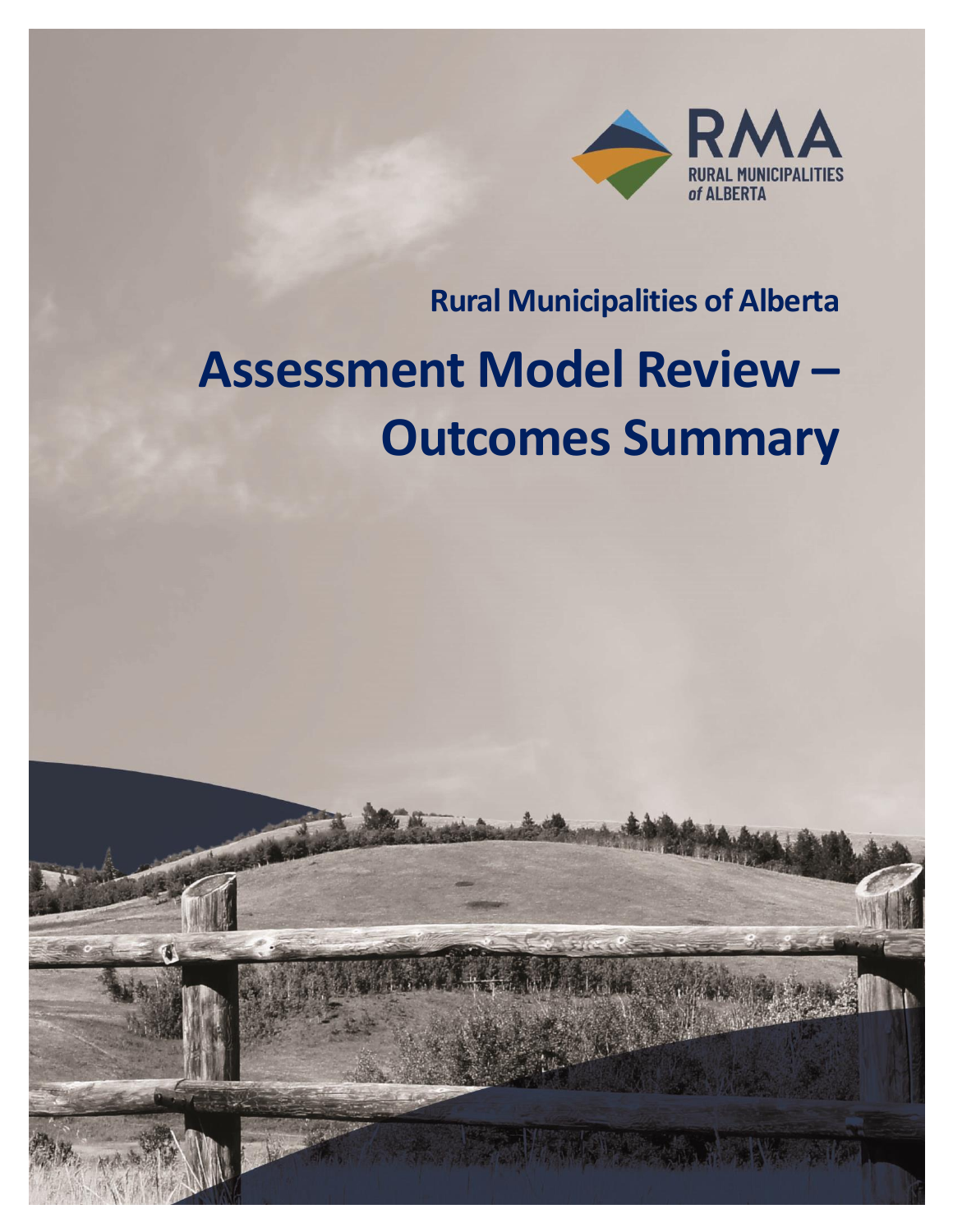Over the past several months, RMA has participated in a Government of Alberta-led review of the assessment model for oil and gas properties such as wells and pipelines. In addition to RMA, the following organizations participated in the review:

- Alberta Urban Municipalities Association
- Canadian Association of Petroleum Producers
- Explorers and Producers Association of Canada
- Canadian Energy Pipeline Association
- Canadian Property Taxpayers Association

According to the Government of Alberta, the review was intended to "modernize" the assessment model for oil and gas properties to enhance industry competitiveness while ensuring municipal viability.

Due to strict confidentiality requirements, RMA has been unable to provide members with an update on the review process. At this point, the Government of Alberta has finalized recommended changes to the model and have briefed relevant provincial ministers and decision-makers on the recommendations. RMA (and the other organizations involved in the review) now have an opportunity to advocate to those same ministers and decision-makers on the impacts of the recommended changes.

The review concluded with four scenarios to be presented to provincial decision-makers, each of which represents different changes to the assessment model and different impacts on municipalities and industry. All scenarios reduce overall assessment values of the property impacted by the review, with province-wide reductions ranging from 7% in scenario A to 20% in scenario D. However, the impacts of the changes vary among municipalities and companies. Some municipalities will lose significant assessment value, while others will see their assessment increase. Similarly, some companies will benefit greatly from each scenario in the form of reduced assessments, while others (mainly small companies) will see massive increases in assessment. This document shows the province-wide impacts of each scenario. RMA is not aware of whether the Government of Alberta favors a specific scenario. Industry representatives have vocally supported scenario D, which most drastically reduces assessment.

Unfortunately, no multi-year impact analysis has been shared for the scenarios. All data focuses only on the first year of implementation, though due to steeper depreciation curves and other changes, municipal impacts will become more severe as assets age. It is important to note that even municipalities that are minimally impacted in year one may face much more serious impacts in year five or ten.

As will be evident in this document and other information shared with members, RMA is strongly opposed to the recommended changes to the assessment model and their impacts on both municipal viability and industry competitiveness. The remainder of this document will summarize key points from various RMA input during the review process that demonstrates the impacts of the recommended changes on municipalities and industry and proposes alternative approaches to enhancing industry competitiveness that are more transparent, targeted and effective than the proposed assessment model changes. This information was provided to the Government of Alberta during the review process and has been submitted formally to the Minister of Municipal Affairs in advance of the internal provincial minister and decision-maker briefings.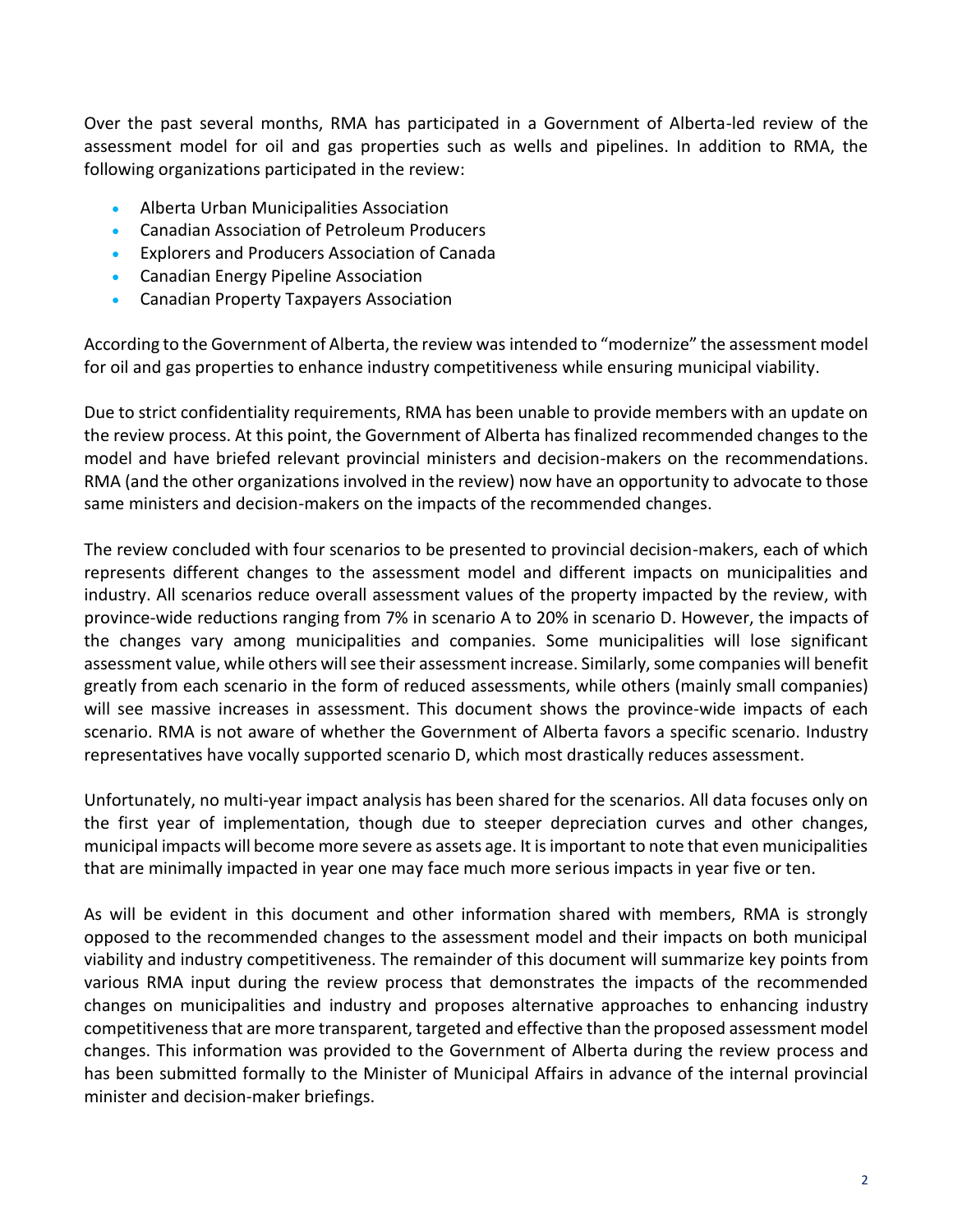# **Technical Summary of Proposed Changes**

The Government of Alberta has based the review process around four scenarios for changes to various aspects of the assessment model, with each resulting in a different level of impact to municipalities and industry in the form of overall assessment reductions. The review process was focused primarily on discussing the impacts of the various scenarios rather than the technical details. However, the Government of Alberta revised the scenarios repeatedly throughout the review process based mainly on ongoing data, information and suggestions received from industry. Unfortunately, RMA was not provided this data or detailed information on why the scenarios were continually changed.

As RMA was not involved in the year-long technical reviews that preceded the current review, it is unknown the extent to which the changes in each scenario are informed by the work of the technical reviews. Specific technical questions about the rationale behind the changes in each scenario should be direct to Alberta Municipal Affairs.

The technical changes in each scenario are summarized below (based on summary information provided to RMA by the Government of Alberta):

#### *Current*

*Wells*

- Base costs Follows CCRG
- Depreciation A set factor of 0.67 (67% asset value applied)
- Additional Depreciation Production
- Land Assessment 1766 to 12,792
- Statutory Level or Adjustment Factor None

#### *Pipelines*

- Base Costs Follows CCRG
- Depreciation A straight factor of 0.67 (67% asset value applied for all pipe types [less than 10 inches or greater than 10 inches])
- Multi line adjustment Not applicable
- Additional Depreciation Production
- Land Assessment Not applicable
- Statutory Level or Adjustment Factor Not applicable
- Age Not applicable

#### *Scenario A – 7% overall assessment decrease*

*Wells*

• Base costs - All costs designated by the CCRG are removed, and stimulation costs are removed.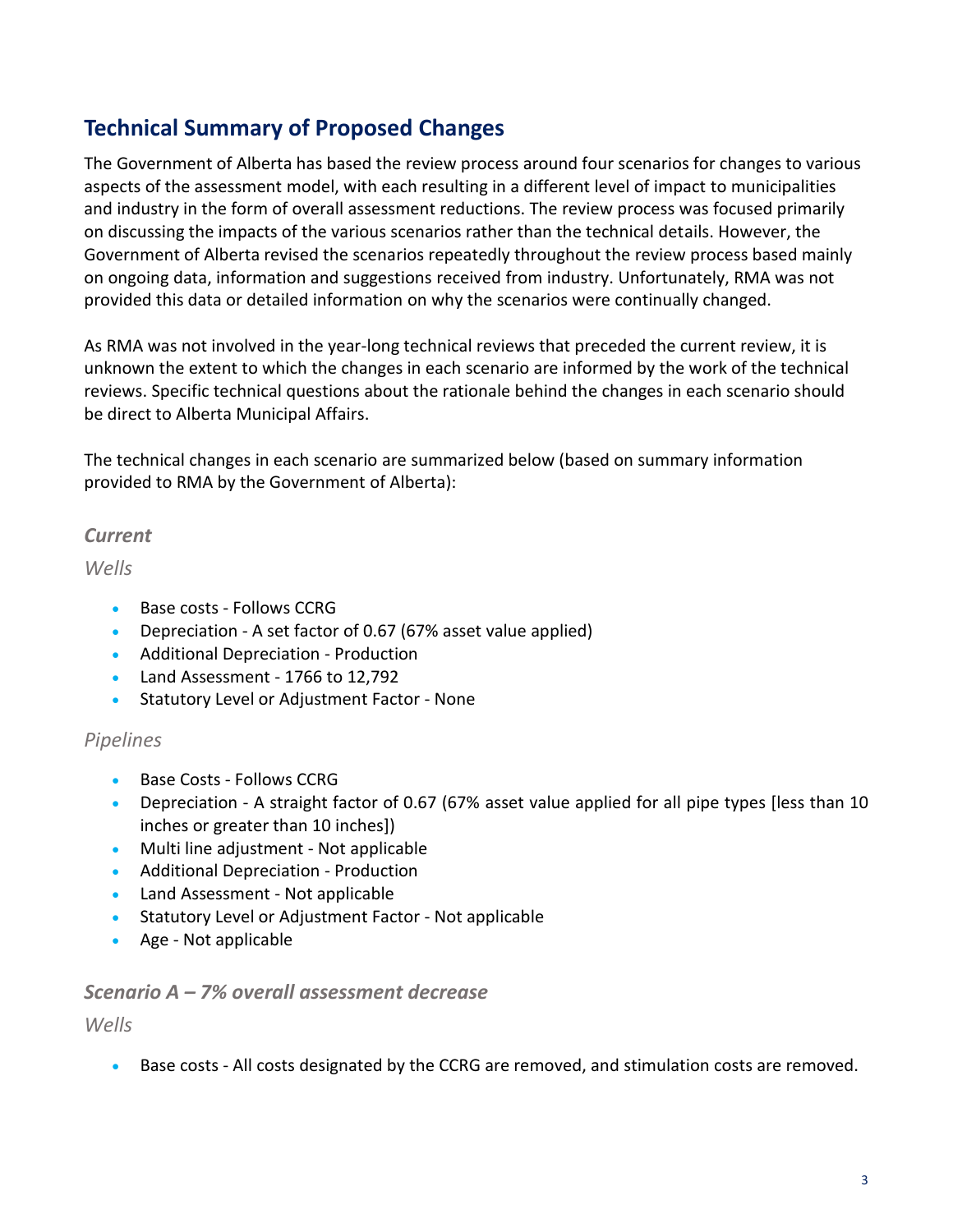- Depreciation Begins at 10% and ends at 90%, dropping 5% per year until maximum depreciation (factor of 0.10) is reached in 16 years.
- Additional Depreciation None applied.
- Land Assessment No changes to the current land assessment listed in the Minister's Guidelines.
- Statutory Level or Adjustment Factor A factor of 0.65 is applied to deep horizontal wells.

### *Pipelines*

- Base Costs- All costs designated by the CCRG are removed, and a straight cut is used for crossings.
- Depreciation For all pipe types less than 10 inches, depreciation begins at 10% and ends at 90%, dropping 5% per year until maximum depreciation (factor of 0.10) is reached in 16 years. For all pipe types greater than 10 inches, depreciation begins at 10% and ends at 90%, dropping 3% per year until maximum depreciation (factor of 0.10) is reached in 26 years.
- Multi line adjustment A factor of 0.80 is applied to all pipe greater than 10 inches.
- Additional Depreciation 0.95 for CFB Suffield.
- Land Assessment Not applicable.
- Statutory Level or Adjustment Factor Not applied.
- Age Updated to reflect new information.

# *Machinery and Equipment – Well Sites*

- Base Costs All costs designated by the CCRG are removed.
- Depreciation Depreciation begins at 25% and ends at 90%, holding 25% for the first four years, and dropping 5% per year until maximum depreciation (factor of 0.10) is reached in 16 years.
- Additional Depreciation Loss in value from site-specific causes.
- Land Assessment Included in the well assessment.
- Statutory Level or Adjustment Factor Legislated 77%.

# *Machinery and Equipment – Facilities*

- No change from the current
- Statutory Level or Adjustment Factor Legislated 77%.

# *Scenario B – 9% overall assessment decrease*

#### *Wells*

- Base Costs All costs designated by the CCRG are removed, and stimulation costs are removed.
- Depreciation Begins at 25% and ends at 90%, holding at 25% for the first four years, and dropping 5% per year until maximum depreciation (factor of 0.10) is reached in 16 years.
- Additional Depreciation None applied.
- Land Assessment Maintain current land assessment listed in the Minister's Guidelines, except the land assessment is reduced to zero when maximum depreciation is achieved.
- Statutory Level or Adjustment Factor: A factor of 0.65 is applied to deep horizontal wells. A factor of 0.80 is applied to SAGD wells.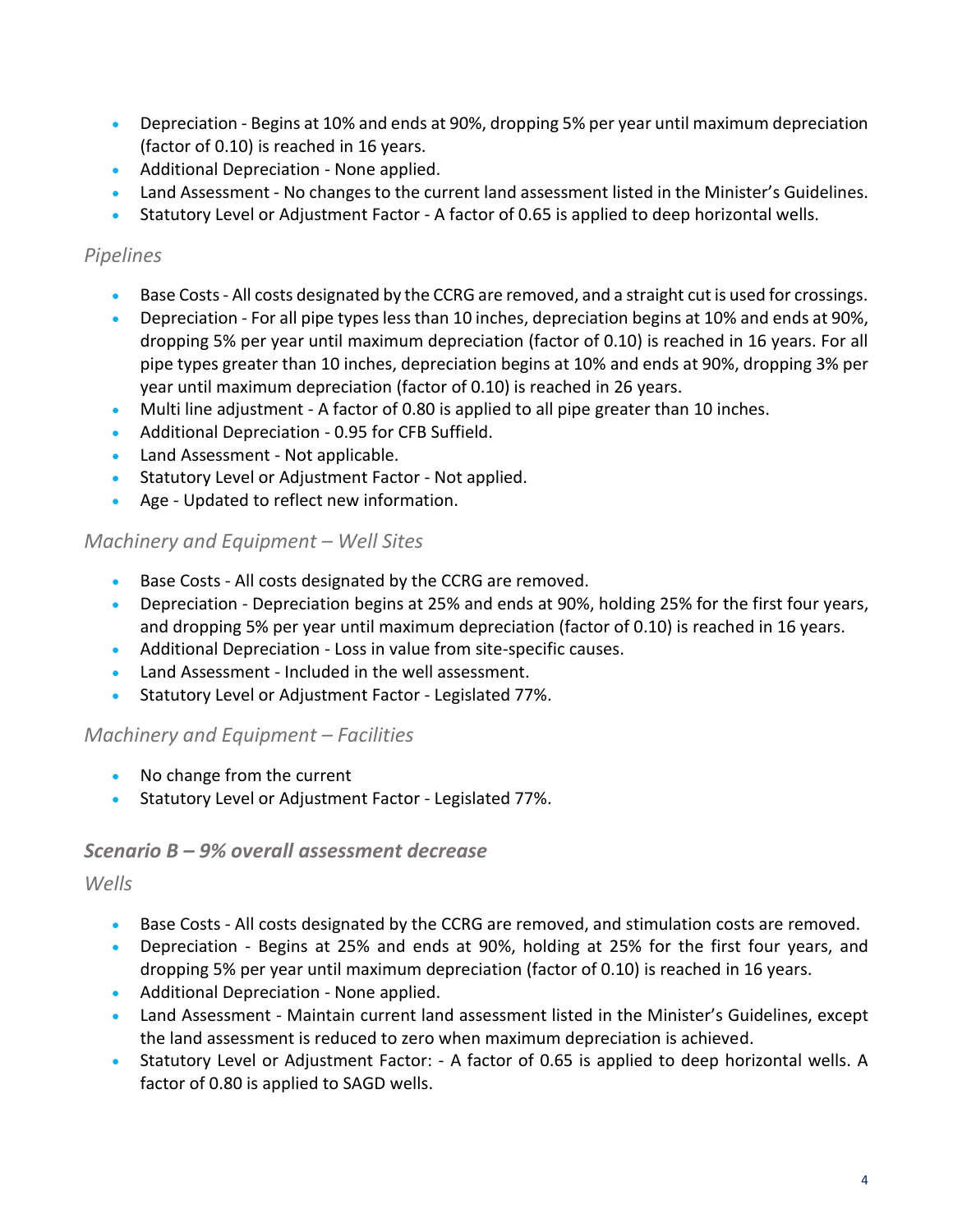#### *Pipelines*

- Base Costs- All costs designated by the CCRG are removed, and a straight cut is used for crossings.
- Depreciation For all pipe types less than 10 inches, depreciation begins at 10% and ends at 90%, dropping 5% per year until maximum depreciation (factor of 0.10) is reached in 16 years. For all pipe greater than 10 inches, depreciation begins at 10% and ends at 90%, dropping 3% per year until maximum depreciation (factor of 0.10) is reached in 26 years.
- Multi line adjustment A factor of 0.80 is applied to all pipe greater than 10 inches.
- Additional Depreciation 0.95 for CFB Suffield.
- Land Assessment Not applicable.
- Statutory Level or Adjustment Factor Not applied.
- Age Updated to reflect new information.

#### *Machinery and Equipment – Well Sites*

• As described in Scenario A.

#### *Machinery and Equipment – Facilities*

• No change from the current.

#### *Scenario C – 14% overall assessment decrease*

*Wells*

- Base Costs All costs designated by the CCRG are removed, and stimulation costs are removed.
- Depreciation Begins at 25% and ends at 90%, holding at 25% for the first 4 years, and dropping 5% per year until maximum depreciation (factor of 0.10) is reached in 16 years.
- Additional Depreciation None applied.
- Land Assessment Maintain current land assessment listed in the Minister's Guidelines, except the land assessment is reduced to zero when maximum depreciation is achieved.
- Statutory Level or Adjustment Factor A factor of 0.65 is applied to SAGD wells.

#### *Pipelines*

- Base Costs- All costs designated by the CCRG are removed, and a straight cut is used for crossings.
- Depreciation For all pipe sizes less than 10 inches, depreciation begins at 25% for the first four years and ends at 90%, dropping 5% per year until maximum depreciation (factor of 0.10) is reached in 16 years. For sizes greater than 10 inches, depreciation begins at 25% for the first four years and ends at 90%, dropping 3% per year until maximum depreciation (factor of 0.10) is reached in 26 years.
- Multi line adjustment Factor of 0.80 is applied to all pipe greater than 10 inches.
- Additional Depreciation 0.95 for CFB Suffield.
- Land Assessment Not applicable.
- Statutory Level or Adjustment Factor Not applied.
- Age Updated to reflect new information.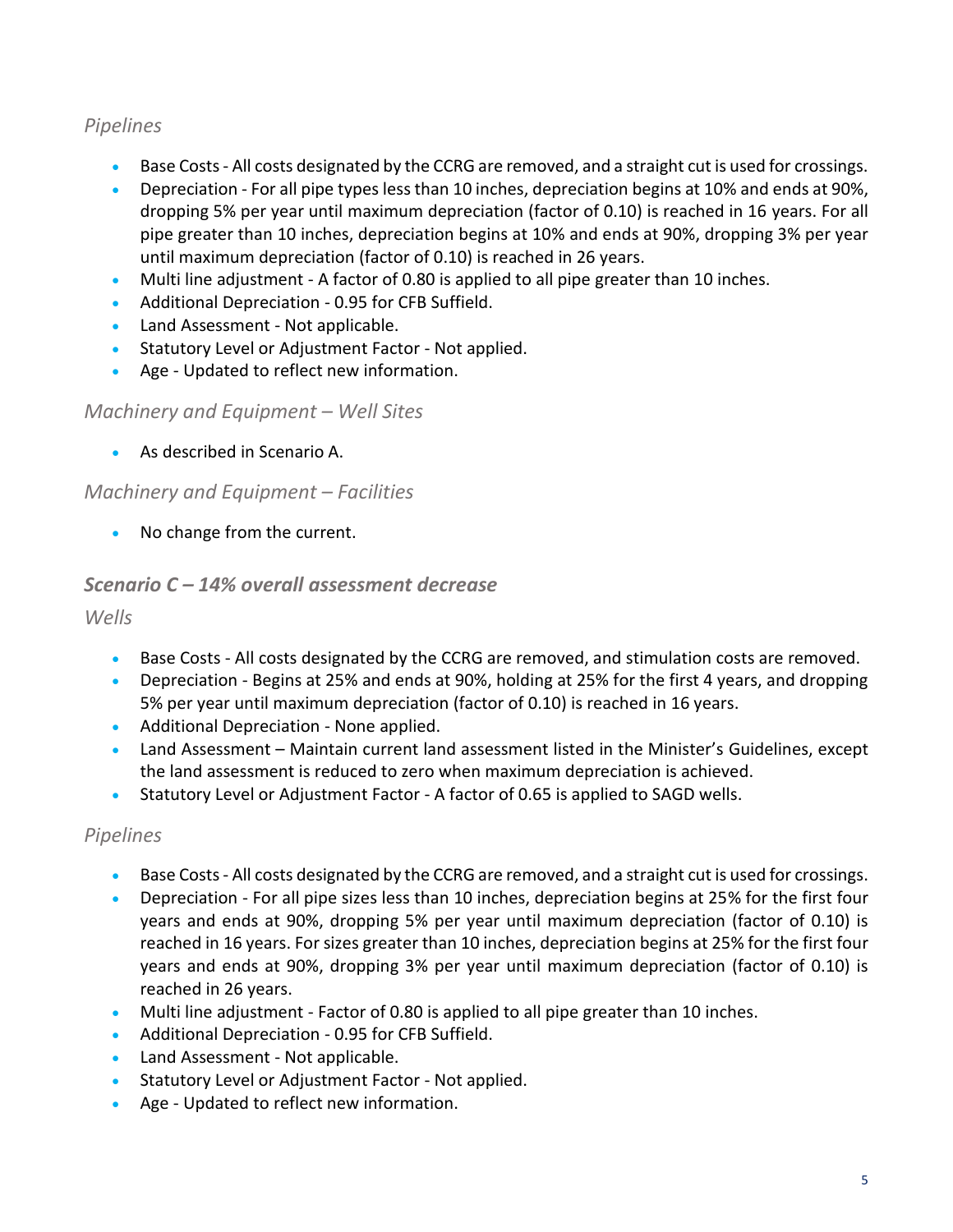#### *Machinery and Equipment – Well Sites*

• As described in Scenario A.

#### *Machinery and Equipment – Facilities*

• No change from the current.

#### *Scenario D – 20% overall assessment decrease*

*Wells*

- Base Costs All costs designated by the CCRG are removed, and stimulation costs are removed.
- Depreciation Begins at 25% and ends at 90%, and dropping 8% between year zero and year one, and by 4 % per year thereafter until maximum depreciation (factor of 0.10) is reached in 16 years.
- Additional Depreciation 0.10 for zero production. Maximum depreciation is 0.10.
- Land Assessment The land assessments are as follows:

| Zone      | Land Value - Single Pad | Land Value - Multi Pad |
|-----------|-------------------------|------------------------|
| Central   | 3,838                   | 512                    |
| ΝE        | 2,164                   | 288                    |
| <b>NW</b> | 1,589                   | 212                    |
| <b>SE</b> | 2,781                   | 371                    |
| <b>SW</b> | 2,424                   | 323                    |
| Other     | n                       | O                      |

• Statutory Level or Adjustment Factor - SAGD receives a 0.65 factor

#### *Pipelines*

- Base Costs All the costs designated by the CCRG are removed, and a straight cut is used for crossings.
- Depreciation For all pipe sizes less than 10 inches, depreciation begins at 25 % for the first four years and ends at 90%, dropping 5% per year until maximum depreciation (factor of 0.10) is reached in 16 years. For sizes greater than 10 inches, depreciation begins at 25% for the first four years and ends at 90%, dropping 3% per year until maximum depreciation (factor of 0.10) is reached in 26 years.
- Multi line adjustment A factor of 0.70 is applied to all pipe greater than 10 inches.
- Additional Depreciation 0.95 for CFB Suffield.
- Land Assessment Not applicable.
- Statutory Level or Adjustment Factor Not applied.
- Age Updated to reflect new information.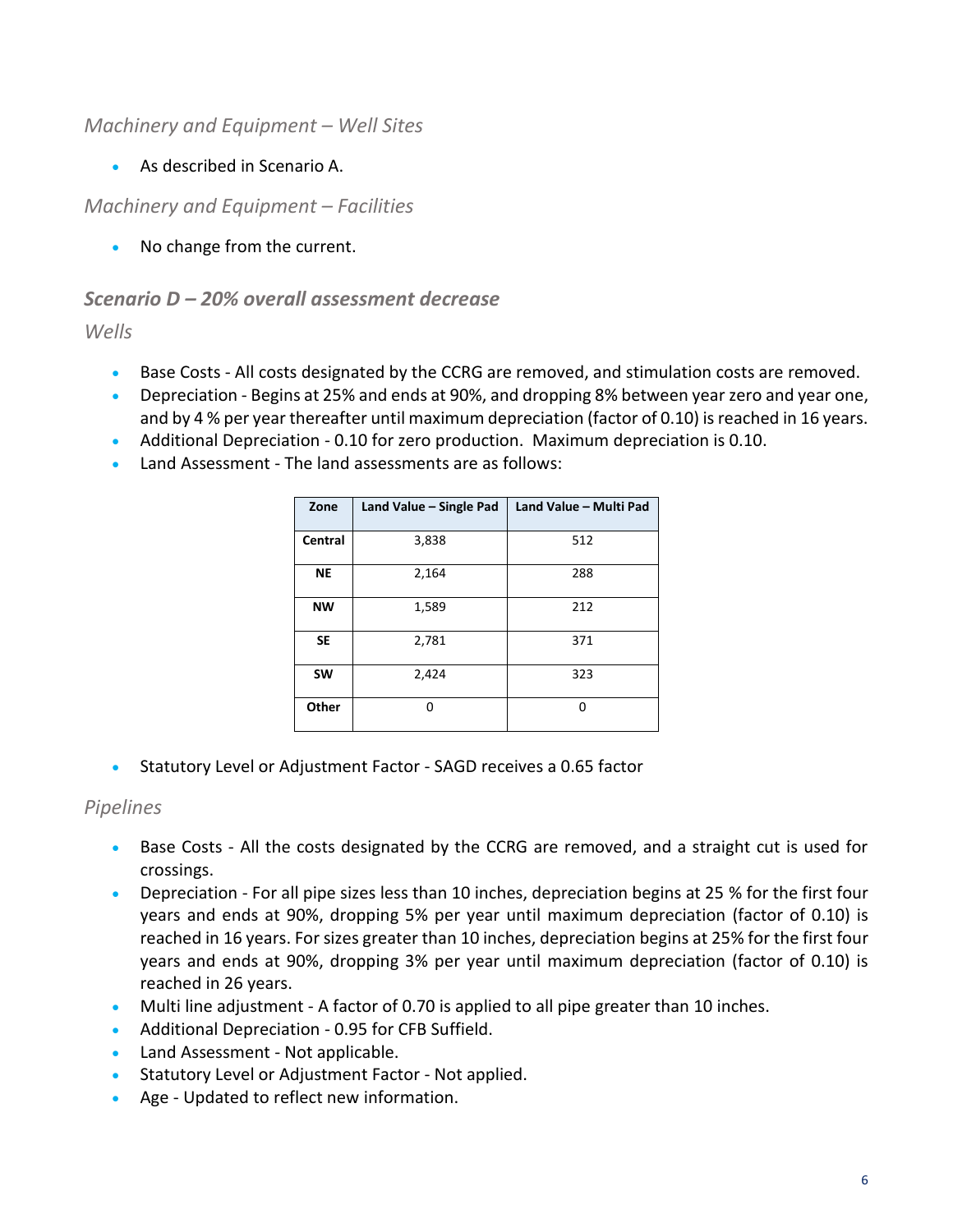#### *Machinery and Equipment – Well Sites*

• As described in Scenario A.

#### *Machinery and Equipment – Facilities*

• No change from the current.

#### *RMA's Response to Proposed Technical Changes*

As noted, RMA was not involved or provided any information from the technical review processes that informed the development of the scenarios. Notably, every iteration of each scenario focused on increased tax relief to industry. Given the lack of available technical information, detailed data or methodology for the calculations used it is difficult to form an opinion on the scenarios outside of the reality that they will all negatively impact rural municipalities and will only become worse as assets continue to age. The proposed scenarios read as a wish list of industry and will cause significant harm to rural municipalities who have been strong partners to industry development for decades.

Further, these scenarios add even more tax policy items into the assessment model, which already includes many **existing** issues and challenges, including:

- Some of the excluded costs under the CCRG would not be excluded under the cost approach to value, and have been excluded under the CCRG to reflect historic negotiated decisions.
- The yearly setting of the assessment year modifier in Schedule B is not transparent and is not data driven based on changes to construction costs.
- The setting of the assessment year modifier is subject to ministerial discretion as impacted by the advocacy of industry groups.
- The age lives of machinery and equipment are set between  $15 20$  years at which time the equipment is fully depreciated; these artificially shortened age lives contrast with the actual life of a facility at 40 – 60 or more years.
- During the first five years equipment is assessed it receives an immediate 25% depreciation (the purpose of this tax policy was to provide an incentive to construct new machinery and equipment, however, there is no data to track whether this policy achieved this goal).
- The depreciation in Schedule C for machinery and equipment reaches a floor of 40% remaining; the purpose of this policy dating from the mid 1980s was to provide consistency and stability for municipalities.
- The statutory factor contained in the *Matters Relating to Assessment and Taxation Regulation*, further reducing the M&E assessment by a factor of 23%; the statutory factor represents a historical policy which should be reconsidered to see if it is still relevant.

As shown, many existing tax policies within the assessment model are still in existence despite their original intent (often investment incentive programs) having long since passed. This highlights the danger of the 'permanence' and lack of transparency of using the assessment model to engage in obvious tax policy initiatives, which is the primary intent of the current review.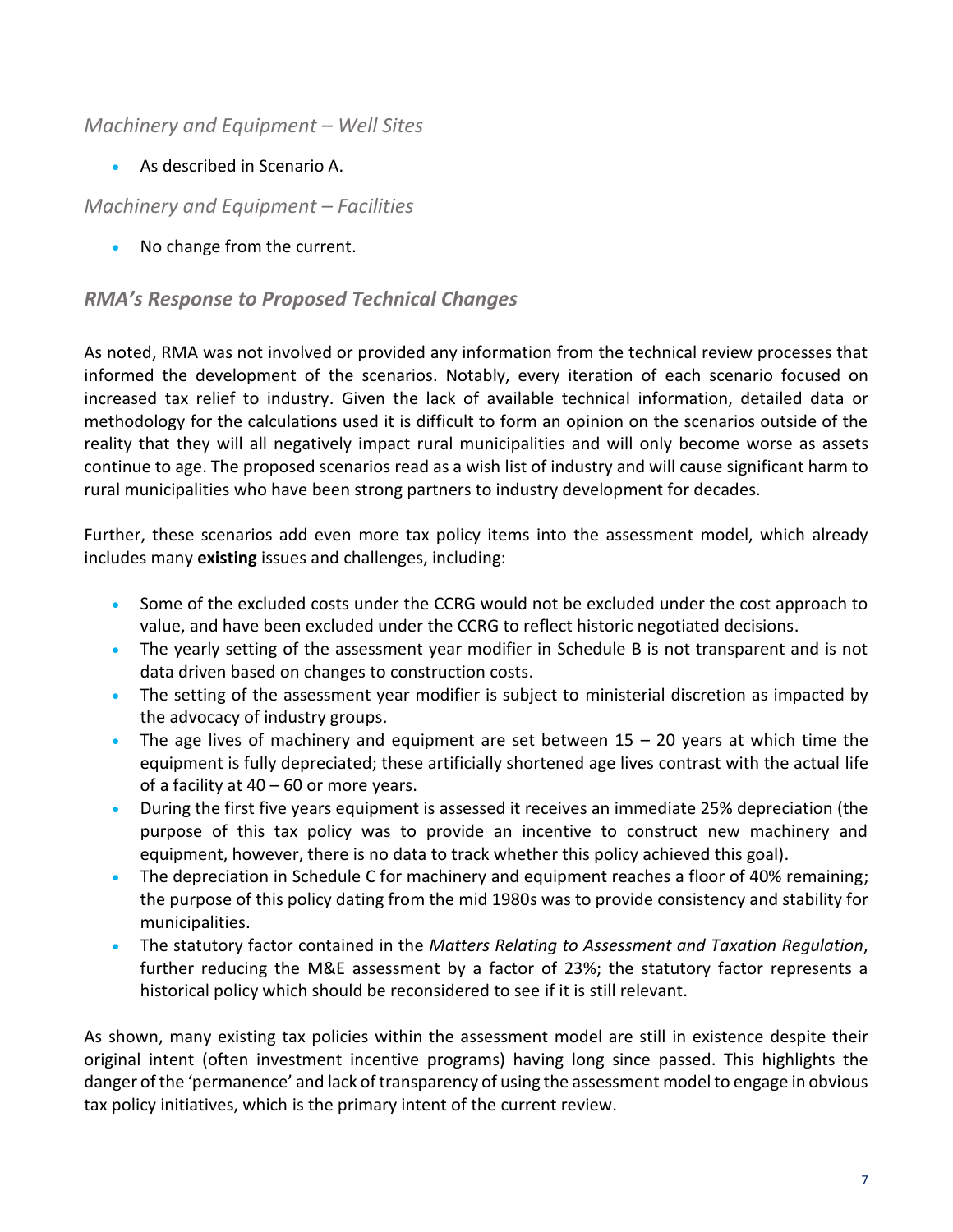Despite the "unknowns" in the proposed scenarios and lack of detail in the review process, there are a number of observations RMA has made about the suitability of the proposed changes:

#### *Major Concerns*

#### *Base Costs Exclusions*

The rates in the *Minister's Guidelines* should reflect the typical cost to construct, or in this case drill, the well. Construction costs include both labour and equipment. The only costs which can be excluded are those under the *Construction Cost Reporting Guide (CCRG).*

Absent any additional information from the technical reviews, it is impossible to evaluate specific changes to base costs in these scenarios. However, they appear to be a departure from the intended value of reflecting accurate costs of construction, appear to arbitrarily exclude costs, and are potentially an embedded tax policy for industry.

#### *Depreciation*

The scenarios include the introduction of depreciation of wells and pipelines, where the current assessment model uses a fixed rate of 0.67 (67%) asset value at all asset ages. The new scenarios add an age table for depreciation for pipelines and wells. The depreciation ranges from a high of 90% asset value or 75% asset value when new (depending on the scenario), to a floor of 10% asset value once fully depreciated. The asset life of depreciation is either 16 or 26 years depending the asset type and the scenario.

In the absence of technical review information, and based on conversations during the review process, it appears that this new depreciation approach is based on the economic profitability of the assets. This represents a marked departure from the current regulated valuation approach, which focuses on typical wear and tear (physical depreciation) and typical technological changes over time (functional depreciation) rather than market value.

These new scenarios are contrary to the principles underlying regulated assessment, and imports market value principles into the regulated assessment process. Depreciating wells and pipelines on the premise of profitability solely for the purpose of reducing assessment is one-sided, as the proposed scenarios do not include a mechanism to increase the assessment during healthy economic times.

#### *Land Assessment*

Scenarios B and C set the land component at zero to when a well has reached maximum depreciation. Scenario D introduces set land value rates based on the region and well characteristics, though the proposed values are well below the current land value ranges, which are already nominal and do not reflect market value.

Land typically does not depreciate and should reflect market values, so this can only be considered an additional tax policy to benefit industry.

#### *Other Adjustments, Statutory Factors and Depreciations*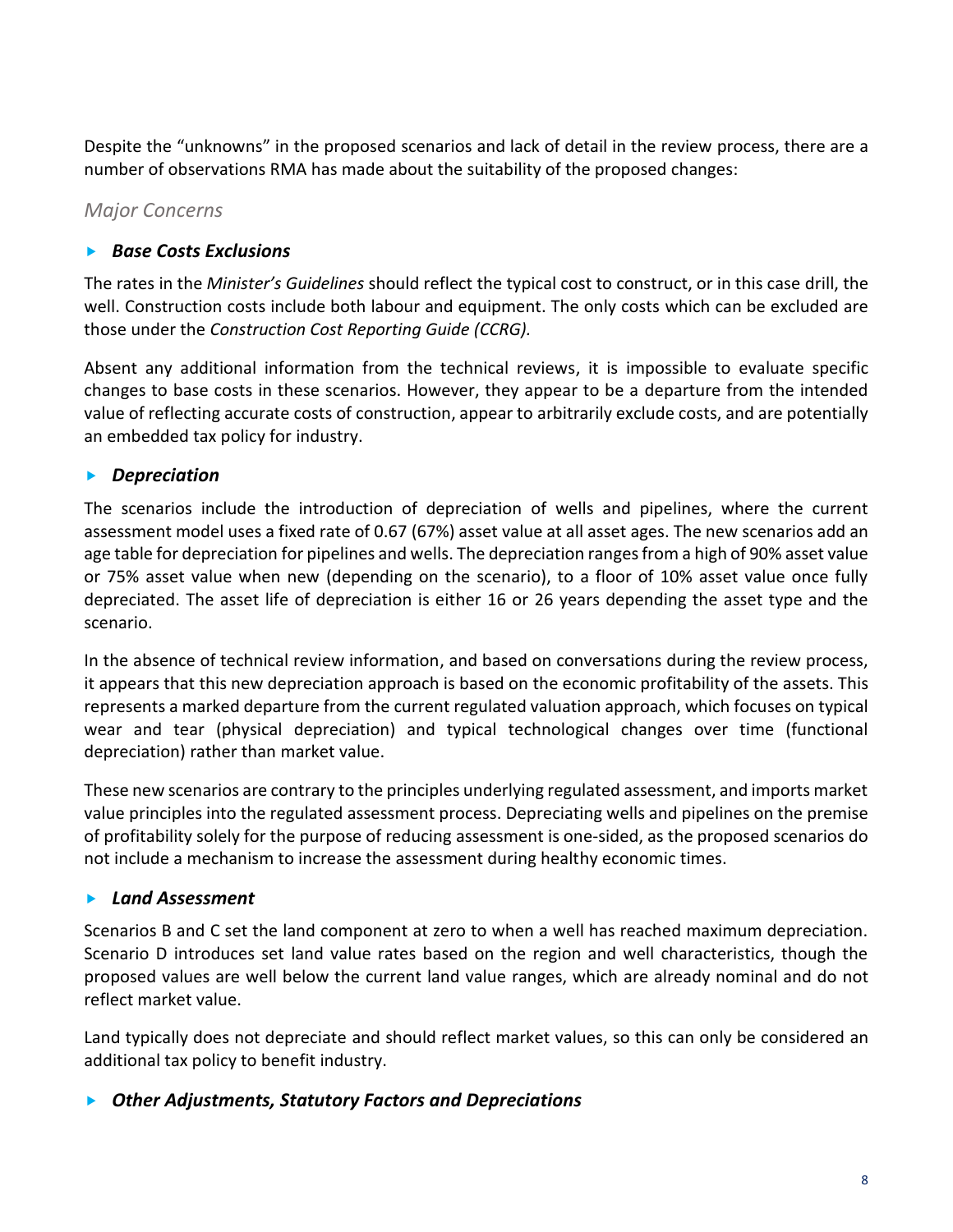The scenarios include a range of additional adjustments, statutory factors and depreciations. This includes a 0.75 factor for SAGD wells, a 0.70 factor for a multi-line adjustment, a 0.10 factor for zero production, among others. Again, without technical review information provided, it appears that these adjustments are actually very specific tax reduction policy initiatives to support particular asset types, that are being embedded into the assessment model. RMA is concerned that if the additional tax policy incentives are embedded in the assessment model then there will be no mechanism to know whether the policies have achieved their objectives and no mechanism to remove them after the objectives have been achieved. This phenomenon can be seen in the large amount of historical tax initiatives that are currently embedded in the assessment model. If history repeats itself, these adjustments (which are a clear response to current market factors) will remain in the assessment model for decades, with no ability to dial them back when market conditions correct.

#### *Areas of Support*

#### *Base Costs - Updating*

As noted above, the base cost rates should reflect the typical cost to construct, or in this case drill, a well. In this spirit, RMA supports the need to regularly review and update base costs to accurately reflect changes in construction costs, technological advances, and other necessary changes.

RMA would support a meaningful review process, undertaken by objective experts, and using detailed data. While RMA is hopeful this accurately describes the work conducted in the technical reviews, the work of the technical review has not been shared, so it is impossible to know what process was followed.

#### *Changes to the Assessment Year Modifier*

It appears that the review will include a move to an open, transparent, specified formula and data sources for the Schedule B Assessment Year Modifier being set out in the *Minister's Guidelines*. In the past, this modifier has not been transparent on how it was calculated. The inclusion of the formula, with reference to the public data sources, would increase transparency, predictability and consistency for all stakeholders.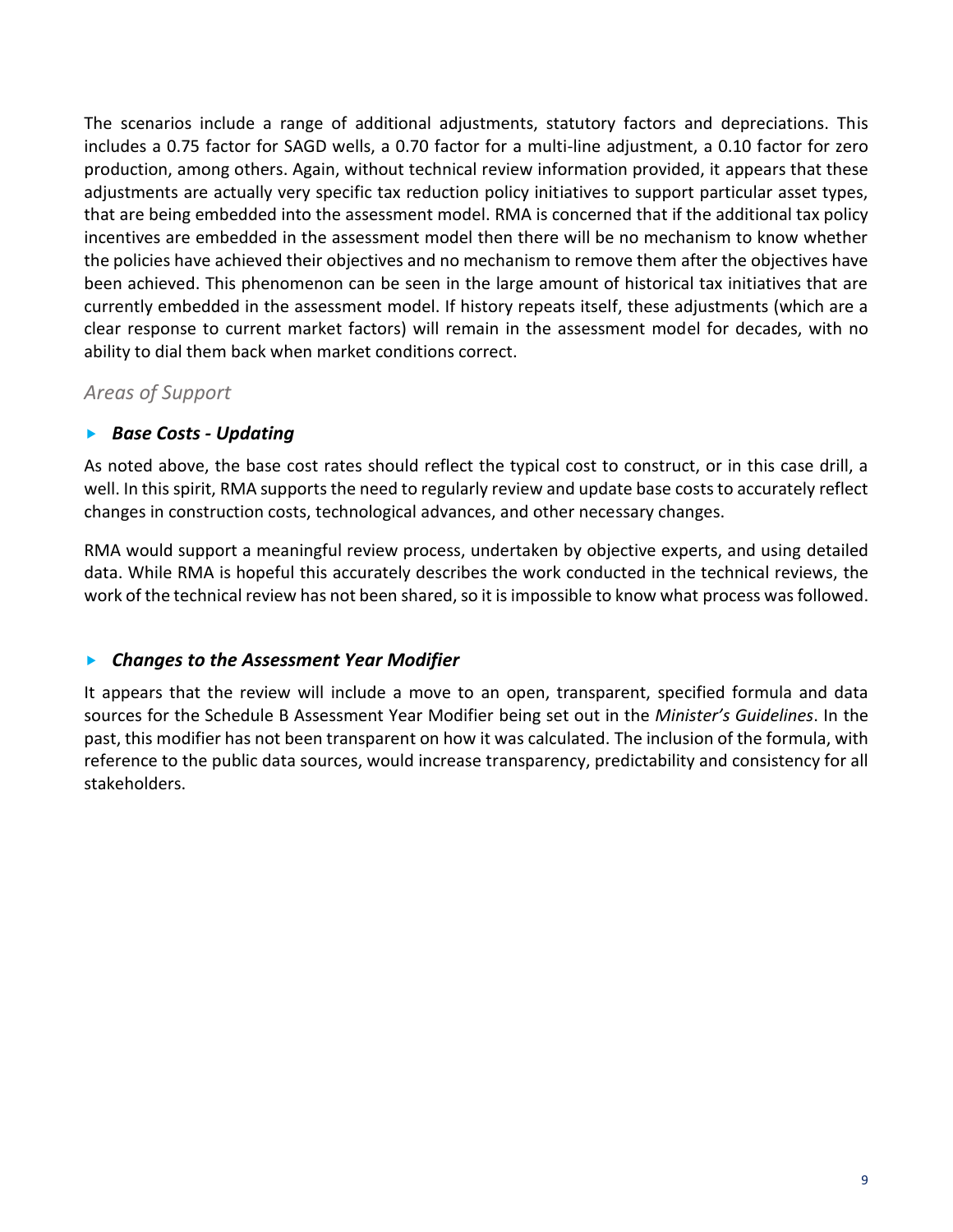# **Municipal Impacts of Proposed Changes**

Each of the four scenarios proposed by the Government of Alberta would significantly reduce the overall rural municipal assessment base. This section will provide an overview of municipal fiscal impacts and potential municipal response mechanisms to the changes. It is important to note that the impacts of the scenarios vary significantly by region: a few municipalities actually benefit from the changes in some scenarios, while many lose huge amounts of assessment value and associated tax revenue. The analysis below shows average impacts as well as impact range to provide further support to the unpredictable and drastically different impacts that the changes produce across the province.

Due to limitations on the data provided during the review, RMA is only able to accurately model the impacts of the change in 2021. Due to changes to asset depreciation curves, it is likely that reductions will become more severe in each year beyond 2021. The lack of a long-term impact analysis is an extremely serious flaw of the review process. Due to the more aggressive depreciation curves inserted into all models, even municipalities who are relatively unaffected by the scenarios in 2021, will see the value of assessed value of existing property decrease much more rapidly than under the current model. Unfortunately, due to the lack of data provided during the review process, it is impossible to know how significant long-term impacts will be, as this is dependent on the age and type of each municipality's asset base.

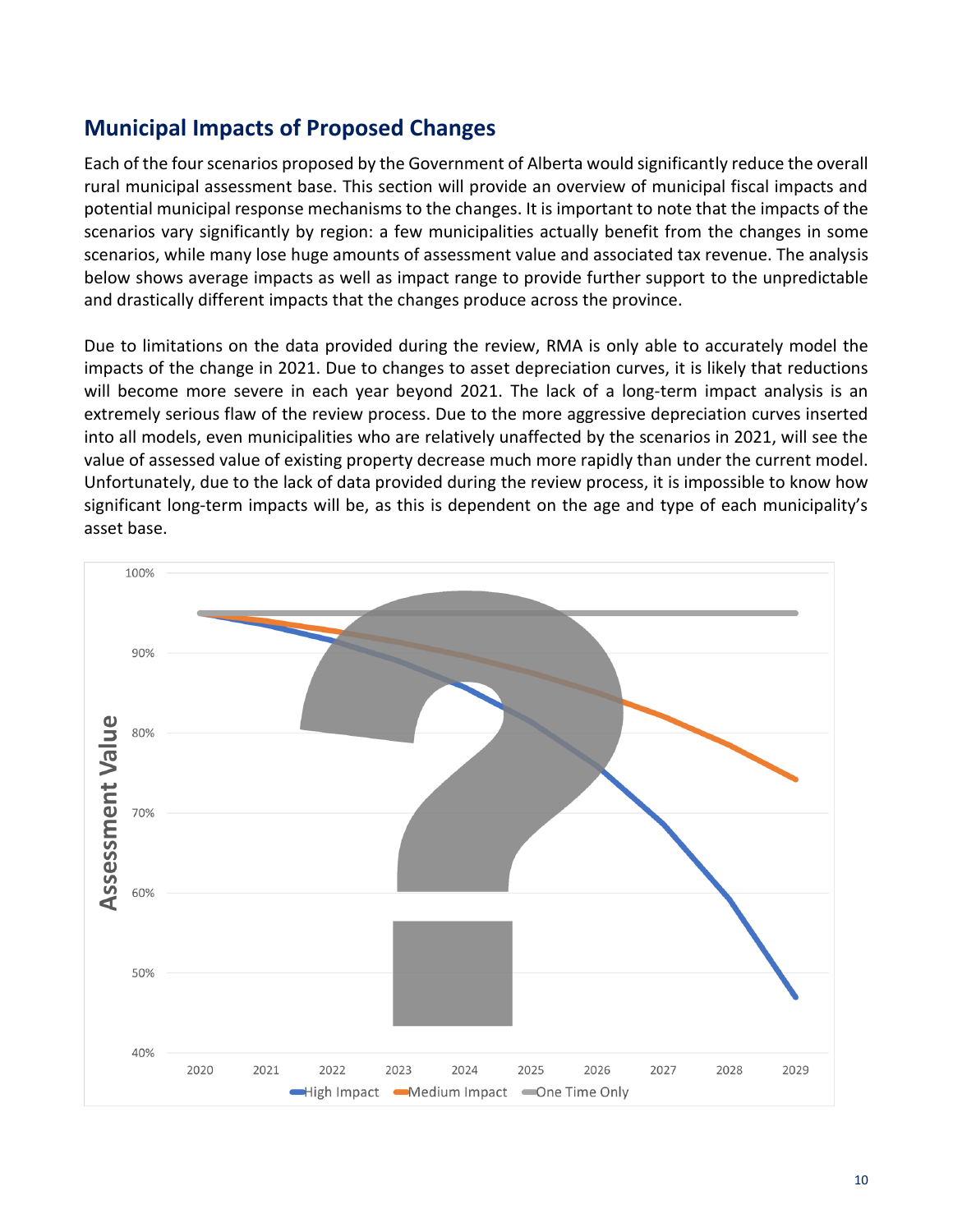What is known is that proceeding with such significant change with no knowledge of the long-term impacts it will have on the assessment base is highly concerning, which is why RMA has repeatedly called for a long-term impact analysis of the changes on both municipalities and industries prior to implementation.

It is important to continue to note that the data below is for 2021 only.

| <b>Scenario Tax Impacts</b>            | <b>Scenario A</b> | <b>Scenario B</b> | <b>Scenario C</b> | <b>Scenario D</b> |
|----------------------------------------|-------------------|-------------------|-------------------|-------------------|
| Average among all rural municipalities | -126,863,993      | $-174,416,214$    | -277,155,495      | -\$382,073,334    |
| Least impacted municipality            | +1,844,854,368    | +1,510,074,086    | +38,816,782       | -5,088,160        |
| Most impacted municipality             | -1,059,619,509    | $-1,258,803,514$  | -1,495,636,950    | -2,175,007,683    |

*Overall municipal assessment base change (\$) – RMA members*

While average assessment base losses worsen somewhat consistently across the four scenarios, the actual individual municipal impacts of each scenario vary significantly. While many rural municipalities may be able to adapt to an assessment base loss between \$100 - \$400 million, for the several in each scenario that would face losses near or exceeding \$1 billion in assessment, the consequences may be much more extreme.

While the dollar amount losses paint a concerning picture, an even more impactful way to consider the scenarios is by looking at the percentage of assessment lost.

*Overall municipal assessment base change (%) – RMA members*

| <b>Scenario Tax Impacts</b>            | <b>Scenario A</b> | <b>Scenario B</b> | <b>Scenario C</b> | <b>Scenario D</b> |
|----------------------------------------|-------------------|-------------------|-------------------|-------------------|
| Average among all rural municipalities | $-14$             | -16               | -19               | -24               |
| Least impacted municipality            | $+16$             | $+13$             | +1                | -1                |
| Most impacted municipality             | -52               | -52               | -53               | -56               |

A major weakness of using the assessment model to support industry competitiveness is that its complexity results in widely different regional impacts of any changes. The scenarios proposed by the Government of Alberta are no different. The chart below looks at the percentage of municipalities that will experience assessment base losses in excess of 10% under each scenario, divided by RMA district.

*Percentage of municipalities with assessment base loss above 10% - by RMA district*

| <b>District</b>         | <b>Scenario A</b> | <b>Scenario B</b> | <b>Scenario C</b> | <b>Scenario D</b> |
|-------------------------|-------------------|-------------------|-------------------|-------------------|
| 1- Foothills-Little Bow | 92%               | 100%              | 100%              | 100%              |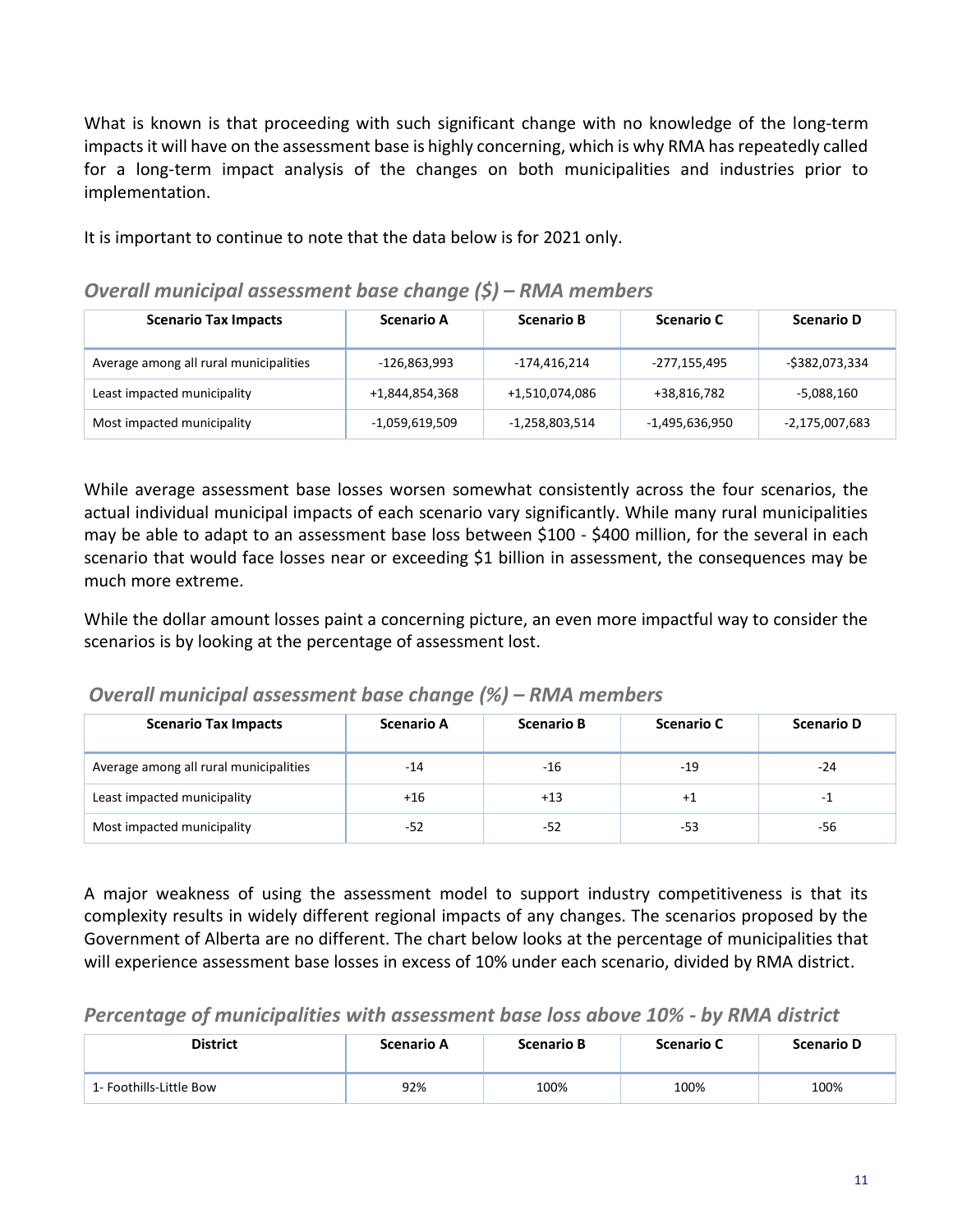| <b>District</b>   | <b>Scenario A</b> | <b>Scenario B</b> | <b>Scenario C</b> | <b>Scenario D</b> |
|-------------------|-------------------|-------------------|-------------------|-------------------|
| $2 - Central$     | 62%               | 69%               | 85%               | 85%               |
| 3 – Pembina River | 46%               | 54%               | 54%               | 77%               |
| 4 – Northern      | 53%               | 60%               | 73%               | 93%               |
| 5 - Edmonton East | 77%               | 85%               | 85%               | 92%               |
| Overall           | 62%               | 68%               | 80%               | 88%               |

While rural municipalities across the province are severely impacted by the proposed changes, large reductions in revenue are most widespread across all scenarios in RMA's district one, which consists of thirteen municipalities in the far south of the province. Many of these municipalities are already suffering from unpaid taxes on oil and gas properties. The disproportionate regional impacts, and lack of mitigation strategies on the part of the Government of Alberta demonstrate the inequities built into the review process and proposed changes.

The information above speaks to the severe and inequitable impacts that the proposed scenarios have on the assessment bases of rural municipalities. While this is important, to adequately understand the consequences of these reductions, it is important to consider how they will impact municipal revenues and service delivery. Because each municipality will be impacted to different extents and select different responses, the information below provides hypothetical "average" rural municipal responses based on the impacts of the various scenarios and publicly available municipal data.

|                                                                                                       | <b>Scenario A</b> | <b>Scenario B</b> | <b>Scenario C</b> | <b>Scenario D</b> |  |  |  |
|-------------------------------------------------------------------------------------------------------|-------------------|-------------------|-------------------|-------------------|--|--|--|
| Residential mill rate increase                                                                        | 85.78%            | 106.63%           | 148.23%           | 199.43%           |  |  |  |
| Or                                                                                                    |                   |                   |                   |                   |  |  |  |
| Non-residential mill rate increase (excluding 5:1 limits)                                             | 15.63%            | 19.33%            | 22.76%            | 31.89%            |  |  |  |
| Tax capacity shortfall due to 5:1 ratio (includes tax capacity<br>loss still required to achieve 5:1) | \$4,806,050       | \$4,952,061       | \$5,093,415       | \$5,608,241       |  |  |  |
|                                                                                                       | Or                |                   |                   |                   |  |  |  |
| Workforce cuts to cover losses (% of total FTEs)                                                      | 11.52%            | 14.82%            | 21.59%            | 28.82%            |  |  |  |
| Total rural municipal FTEs at risk                                                                    | 957               | 1,231             | 1,793             | 2,394             |  |  |  |
| Or                                                                                                    |                   |                   |                   |                   |  |  |  |
| Average total expense reduction % (including capital<br>infrastructure investment)                    | 9.28%             | 10.78%            | 12.82%            | 16.24%            |  |  |  |
|                                                                                                       | 0r                |                   |                   |                   |  |  |  |

#### *Potential Response Options – Average Rural Municipality*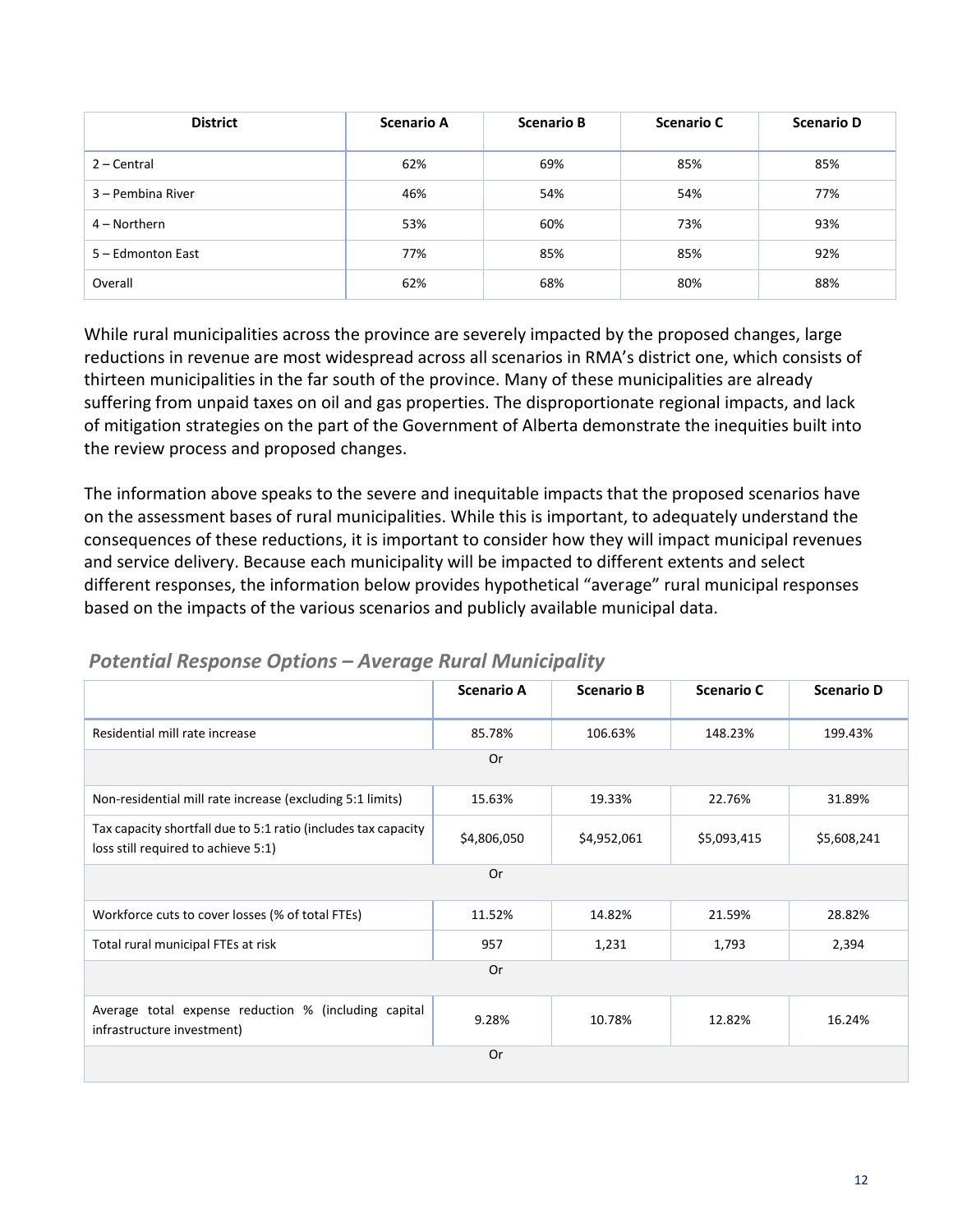|                                                                                                      | <b>Scenario A</b> | <b>Scenario B</b> | Scenario C | <b>Scenario D</b> |
|------------------------------------------------------------------------------------------------------|-------------------|-------------------|------------|-------------------|
| % of rural municipalities that could not cover shortfall for<br>one year with unrestricted reserves  | 44.9%             | 40.6%             | 42.0%      | 50.7%             |
| % of rural municipalities that could not cover shortfall for<br>two years with unrestricted reserves | 60.8%             | 57.9%             | 63.7%      | 73.9%             |

In reality, most municipalities will react to the loss in revenue through a combination of tax rate increases, service level reductions, and debt. However, the examples above show how significant the reductions in assessment will be for rural municipalities.

More importantly, it shows the likelihood that other commercial property owners and residents will "pay the price" in subsidizing a property tax break to the oil and gas industry in the form of increased non-residential and residential tax rates or reduced services. The assessment approach for other commercial and residential properties is not being reviewed to give property owners "a break" during these challenging economic times; this manipulation of the assessment model is only being offered to the oil and gas industry. All other properties will be assessed in the same manner, and either receive a lower level of service or pay higher taxes to subsidize the municipal revenue lost from the oil and gas industry. **In other words, the tax burden will simply be shifted away from the oil and gas industry and on to all other businesses and residents. Most municipalities will simply have no other choice.**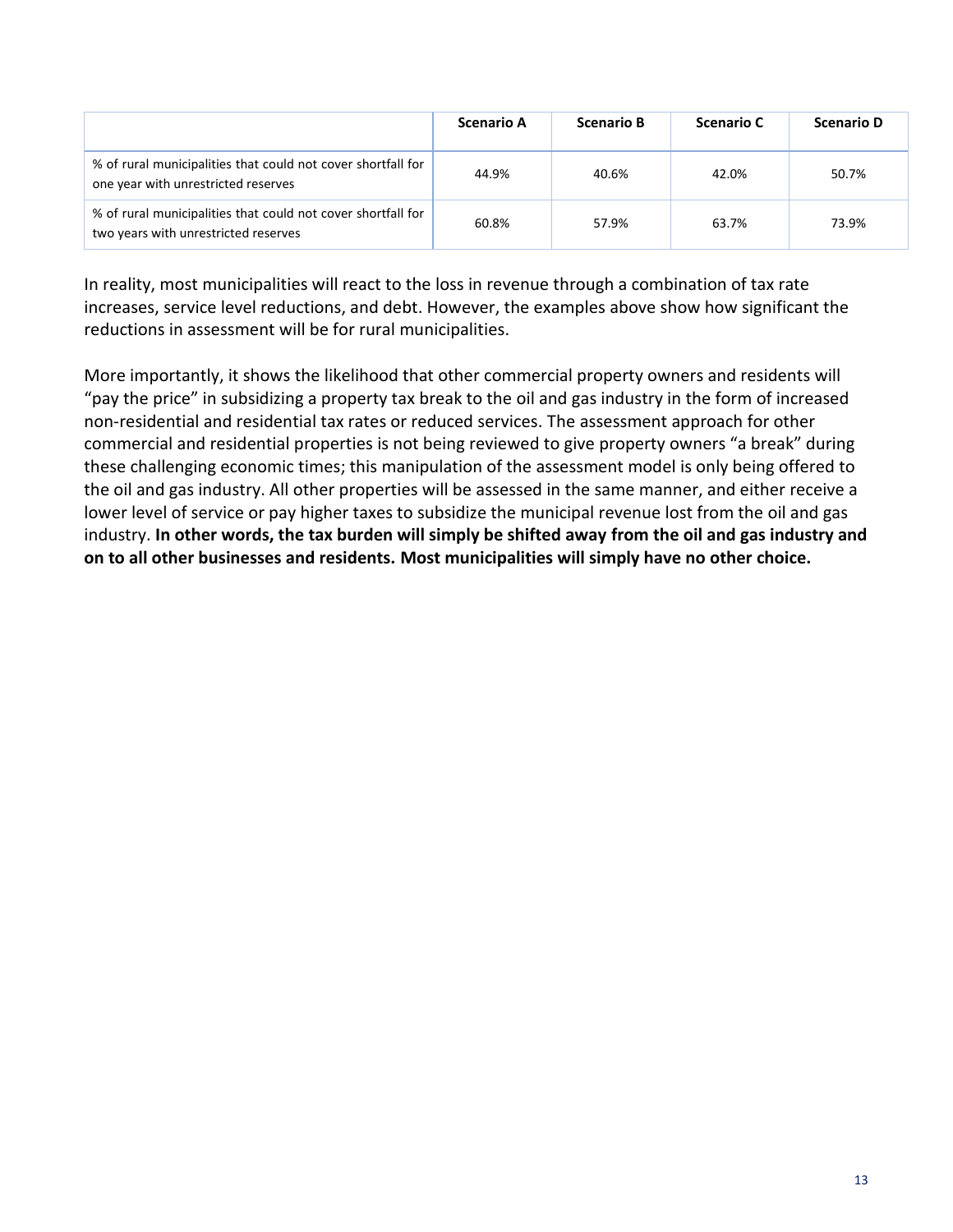# **Industry Impacts of Proposed Changes**

*\*\*\*Please note – The Government of Alberta has indicated that the data used to determine tax impacts of each scenario on specific companies may not be fully accurate. As RMA must rely on the Government of Alberta to provide this level of detailed information, the conclusions below are reflective of the data provided during the review, and any inaccuracies are the result of the information provided.*

Both RMA and its members have a long history of supporting and collaborating with Alberta's oil and gas industry. The final section of the report will propose an array of options to support industry competitiveness that are both fairer and more effective than manipulating the assessment model. This section will focus on evaluating the Government of Alberta's claim that the assessment model review is intended to enhance industry competitiveness and consider the extent to which it meets this priority.

"Industry competitiveness" was never defined during the review process, and the industry stakeholder representatives involved in the review (Canadian Association of Petroleum Producers [CAPP], Canadian Energy Pipelines Association [CEPA] and the Explorers and Producers Association of Canada [EPAC]) provided no evidence as to how reduced property assessments would enhance competitiveness in comparison to other industry cost drivers. There was also no consideration or respect afforded by industry to the important role that municipal infrastructure and services play in supporting oil and gas industry competitiveness by providing safe and reliable access to natural resources.

In addition to a lack of evidence as to the link between assessment and competitiveness, the recommended scenarios result in shockingly different outcomes for different oil and gas companies. While the overall oil and gas industry would see assessment reductions under each model, those benefits are not distributed equitably.

RMA has divided the 750 oil and gas companies that own property impacted by the review into the following categories based on the overall value of their assessed assets:

- Tier 1 (assessed asset value over \$500 million) 27 companies
- Tier 2 (assessed asset value \$100 million \$500 million) 63 companies
- Tier 3 (assessed asset value \$20 million \$100 million) 98 companies
- Tier 4 (assessed asset value (\$1 million \$20 million) 227 companies
- Tier 5 (assessed asset value under \$1 million) 335 companies

The table below shows how companies of different sizes would be impacted by assessment scenario D, which is favored by industry.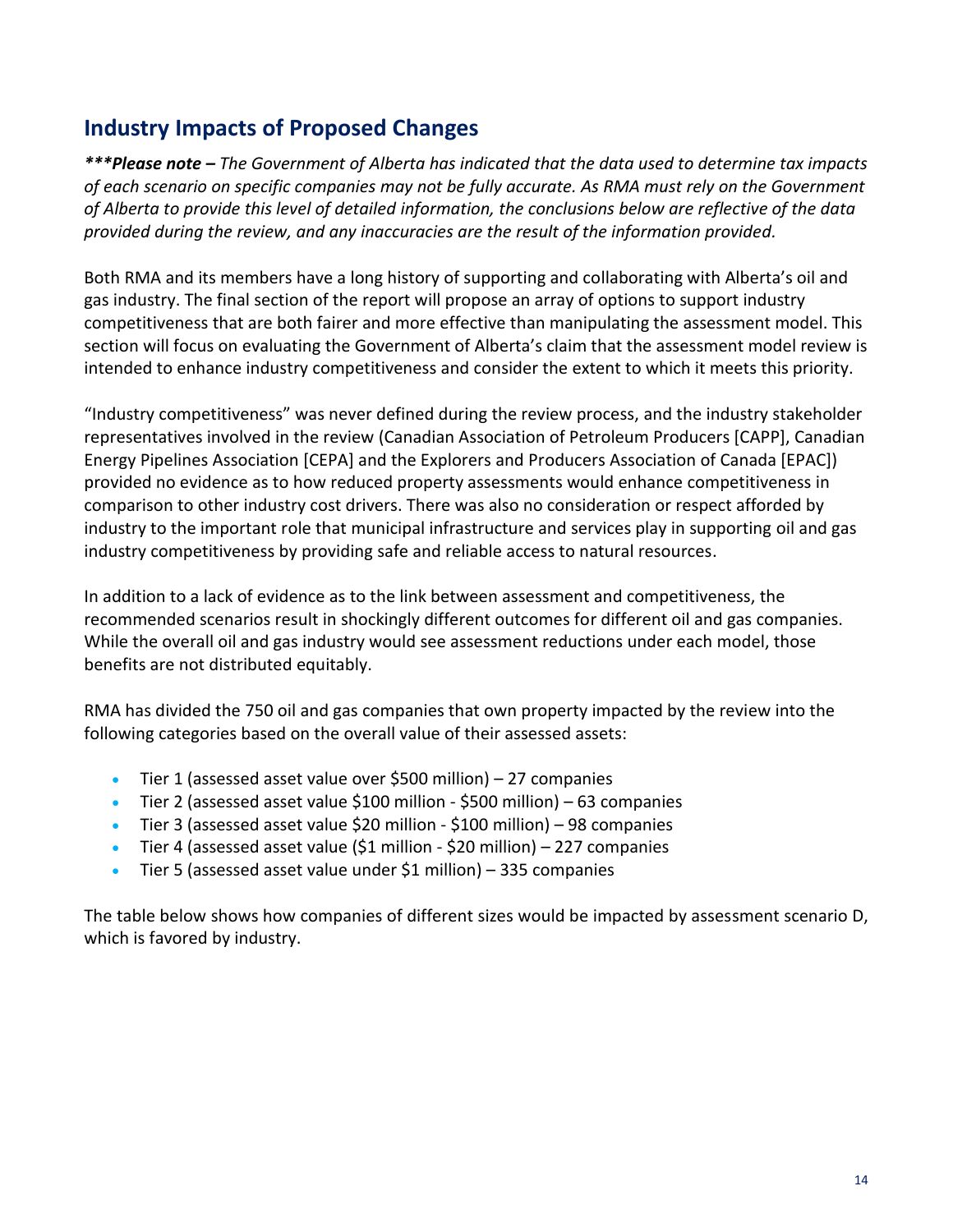|        | <b>Percent of Total firms</b> | <b>Percent of Total</b><br><b>Assessment Base</b> | Average<br><b>Savings</b> | Percent of total<br>savings | Percent of firms with tax<br>increases |
|--------|-------------------------------|---------------------------------------------------|---------------------------|-----------------------------|----------------------------------------|
| Tier 1 | 3.60                          | 62.14                                             | -\$7,184,488              | 71.72                       | 0                                      |
| Tier 2 | 8.40                          | 26.55                                             | $-$ \$868,011             | 20.22                       | 6                                      |
| Tier 3 | 13.07                         | 8.83                                              | -\$176,215                | 6.38                        | 8                                      |
| Tier 4 | 30.27                         | 2.32                                              | $-$18,828$                | 1.58                        | 16                                     |
| Tier 5 | 44.67                         | 0.16                                              | $-$ \$819                 | 0.10                        | 29                                     |

#### *Industry Assessment Impacts – by Company Size – Scenario D*

For comparison purposes, the impacts in the table below are for scenario B, which still has major revenue implications for municipalities but has been dismissed by industry as not meaningful in enhancing competitiveness.

|        | <b>Percent of Total firms</b> | <b>Percent of Total</b><br><b>Assessment Base</b> | Average<br><b>Savings</b> | Percent of total<br>savings | Percent of firms with tax<br>increases |
|--------|-------------------------------|---------------------------------------------------|---------------------------|-----------------------------|----------------------------------------|
| Tier 1 | 3.60                          | 62.14                                             | -\$4,358,795              | 108.88                      | 19                                     |
| Tier 2 | 8.40                          | 26.55                                             | +\$51,529                 | $-3.00$                     | 46                                     |
| Tier 3 | 13.07                         | 8.83                                              | +\$49,230                 | -4.46                       | 47                                     |
| Tier 4 | 30.27                         | 2.32                                              | +\$5,380                  | $-1.13$                     | 40                                     |
| Tier 5 | 44.67                         | 0.16                                              | $+$ \$928                 | $-0.29$                     | 41                                     |

#### *Industry Assessment Impacts – by Company Size – Scenario B*

What is significant about both scenarios is the disproportionate benefit that the largest oil and gas companies in the province receive. In each scenario, Tier 1 is the only group of companies who receive benefits that exceed their share of the actual assessment base. In scenario D, which has the most extreme negative impacts on municipal viability, all tiers benefit, though the extent of benefits decrease as company size decreases. In scenario B, tiers 2-5, which comprise 723 of 750 companies impacted by the review, collectively face increased costs, while the 27 tier 1 companies receive huge assessment and tax relief. Additionally, in both scenarios, many of the smallest companies (tiers 4 and 5) would face assessment increases.

What does this mean? Industry is arguing that scenario D is the only option to truly enhance competitiveness, and that may be true given the options developed. Scenarios A, B and C would hurt municipalities and hurt most oil and gas companies, while scenario D would decimate municipalities and provide at least modest relief to all company tiers (though again, even under scenario D, 145 companies would face assessment increases). The only groups that win in every scenario are the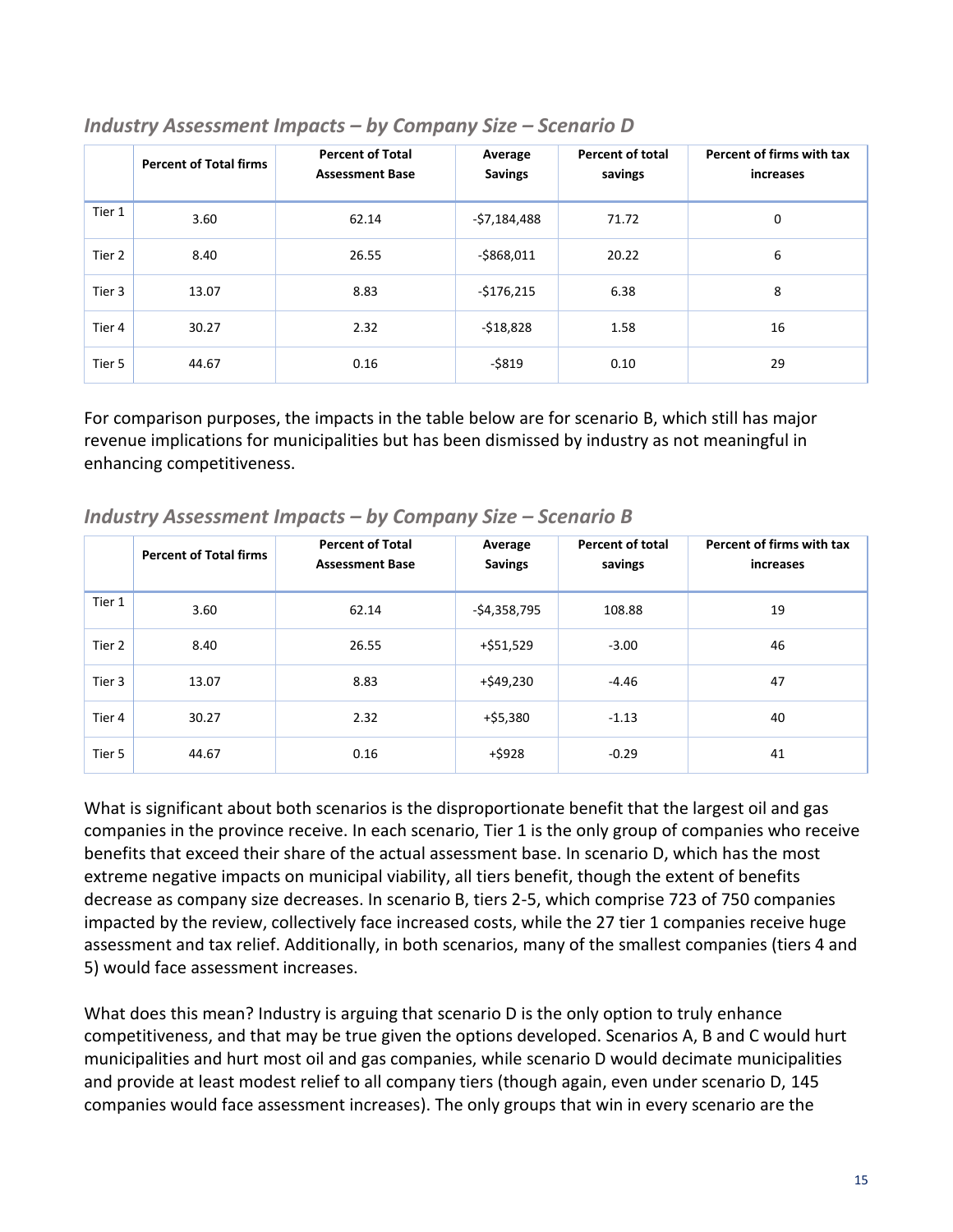largest oil and gas companies operating in Alberta, many of which have holdings worldwide and would be under no obligation to reinvest savings in the province.

What this industry analysis shows is that the assessment model review is not meeting its mandate of enhancing competitiveness and supporting municipal viability. It is reducing assessments for the largest and most well-connected companies on the backs of small oil and gas producers and municipalities.

RMA supports an assessment model review, but this analysis proves that the current process is inequitable. A review should focus on updating data and methodology to maintain an objective assessment system, and industry competitiveness should be address using the alternatives on the following page.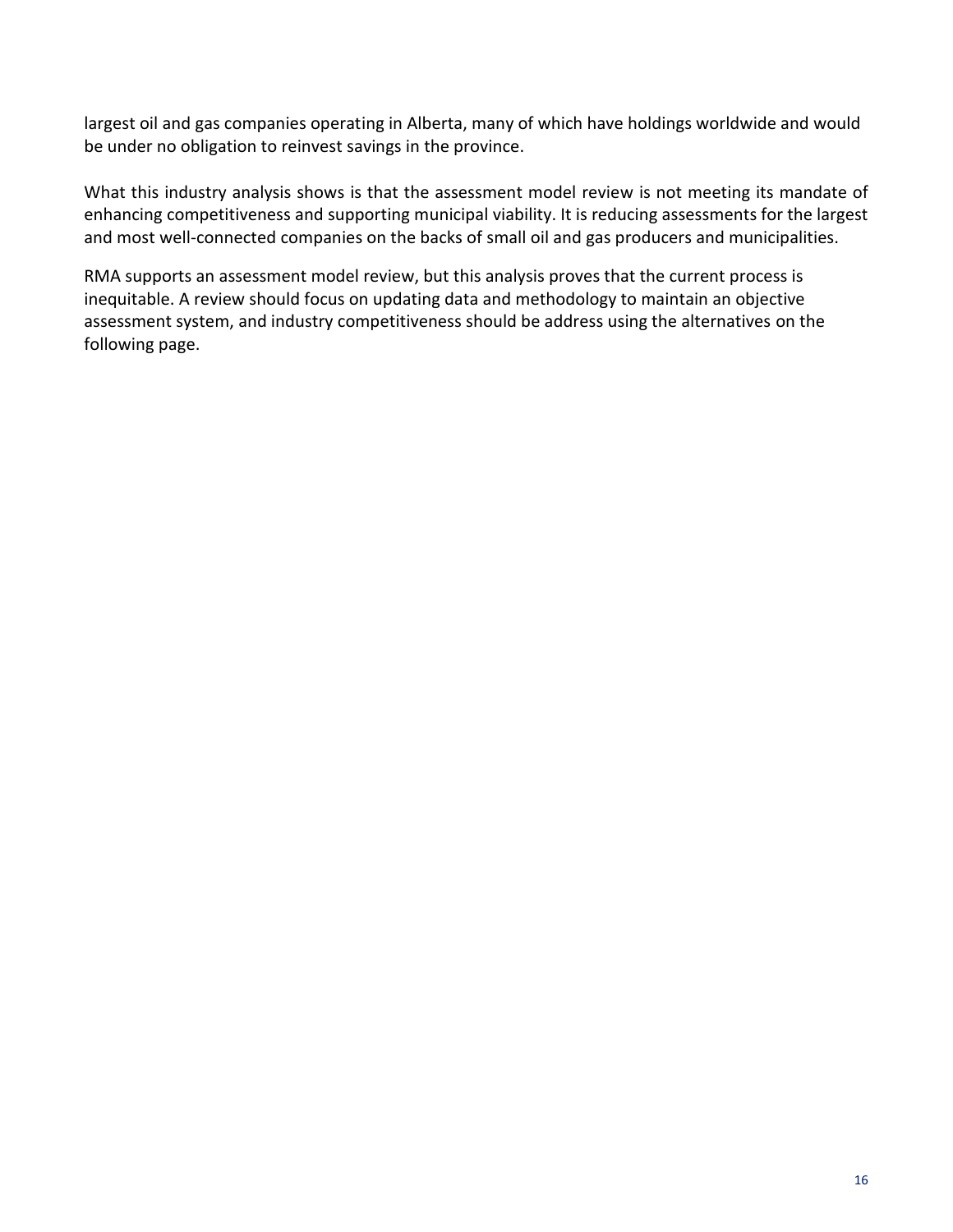# **Alternative Approaches to Enhancing Industry Competitiveness**

Although not part of the review process, RMA conducted an analysis of alternative approaches to enhancing industry competitiveness and evaluated them based on the following five principles:

| <b>Equitable in Cost</b><br><b>Sharing</b>                                                                                                                                                                                                                                                                                         | Equitable in<br><b>Benefits Sharing</b>                                                                                                                                                                                                 | <b>Tangibility</b>                                                                                                                                                                                                                                     | <b>Sustainability</b>                                                                                                                                                                                                                                                                                                                                                         | <b>Transparency</b>                                                                                                                                                                                                                                                                                                                                   |
|------------------------------------------------------------------------------------------------------------------------------------------------------------------------------------------------------------------------------------------------------------------------------------------------------------------------------------|-----------------------------------------------------------------------------------------------------------------------------------------------------------------------------------------------------------------------------------------|--------------------------------------------------------------------------------------------------------------------------------------------------------------------------------------------------------------------------------------------------------|-------------------------------------------------------------------------------------------------------------------------------------------------------------------------------------------------------------------------------------------------------------------------------------------------------------------------------------------------------------------------------|-------------------------------------------------------------------------------------------------------------------------------------------------------------------------------------------------------------------------------------------------------------------------------------------------------------------------------------------------------|
| All activities enacted<br>to support oil and gas<br>competitiveness<br>should be equitably<br>born through a<br>partnership between<br>the Government of<br>Alberta and Alberta<br>municipalities and<br>reflect the relative<br>powers and financial<br>tools available to<br>each level of<br>government to<br>support industry. | All activities<br>enacted to support<br>oil and gas<br>competitiveness<br>should equitably<br>benefit companies<br>in the oil and gas<br>sector and not be<br>focused on large<br>companies to the<br>detriment of<br>smaller entities. | Financial<br>contributions to<br>industry either<br>through direct<br>investment or tax<br>reduction should be<br>designed to elicit<br>direct, observable<br>action by industry in<br>the form of capital<br>investment or<br>employment<br>creation. | Solutions cannot be<br>solely focused on<br>short-term gains or<br>impacts but should put<br>in place mechanisms<br>that consider the<br>potential for times of<br>greater prosperity.<br>Sustainability to<br>municipalities means<br>that revenue over the<br>taxable life of the asset<br>justifies infrastructure<br>investments to support<br>industrial<br>development. | The goals,<br>contributions, benefits<br>and mechanisms put in<br>place to support<br>industry must be<br>reported in a manner<br>that is understandable<br>to provincial taxpayers<br>and municipal<br>ratepayers.<br>Mechanisms have<br>built-in means for<br>regular review and<br>potential revision to<br>maintain equitability<br>and fairness. |

Based on these principles, RMA analyzed 13 options (including manipulation of the assessment model) to support industry competitiveness and assigned each a score out of five – a high score indicates a strong option based on RMA's principles. Options and scoring were as follows:

|                                                          | <b>Scoring Factors</b> |                                   |                    |                |                     |                              |  |
|----------------------------------------------------------|------------------------|-----------------------------------|--------------------|----------------|---------------------|------------------------------|--|
| <b>Policy Alternatives</b>                               | Cost<br><b>Sharing</b> | <b>Benefits</b><br><b>Sharing</b> | <b>Tangibility</b> | Sustainability | <b>Transparency</b> | <b>Total</b><br><b>Score</b> |  |
| <b>Tax and Royalty Forgiveness</b>                       |                        |                                   |                    |                |                     |                              |  |
| Assessment Manipulation (Current Review)                 | $\mathbf{1}$           | $\overline{2}$                    | $\mathbf{1}$       | $\mathbf{1}$   | $\mathbf{1}$        | 1.2                          |  |
| <b>Municipal Tax Rebate Policy</b>                       | $\mathbf{1}$           | $\overline{3}$                    | $\mathbf{1}$       | $\overline{2}$ | $\overline{3}$      | 2.0                          |  |
| Tax Rebate Policy on New Investment                      | 3                      | $\overline{3}$                    | $\overline{4}$     | $\overline{2}$ | $\overline{3}$      | 3.0                          |  |
| <b>Education Property Tax Requisition</b><br>Adjustments | 5                      | $\overline{3}$                    | $\mathbf{1}$       | $\overline{3}$ | $\overline{3}$      | 3.0                          |  |
| Oil & Gas Royalties Reduction                            | 5                      | $\overline{3}$                    | $\overline{2}$     | $\overline{3}$ | 4                   | 3.2                          |  |
| <b>Additional Mill Rate Categories</b>                   | 3                      | 4                                 | $\overline{1}$     | $\overline{3}$ | $\overline{3}$      | 2.8                          |  |
| <b>Property Tax Incentives Expansion</b>                 | $\overline{2}$         | $\overline{2}$                    | 4                  | 1              | 4                   | 2.6                          |  |